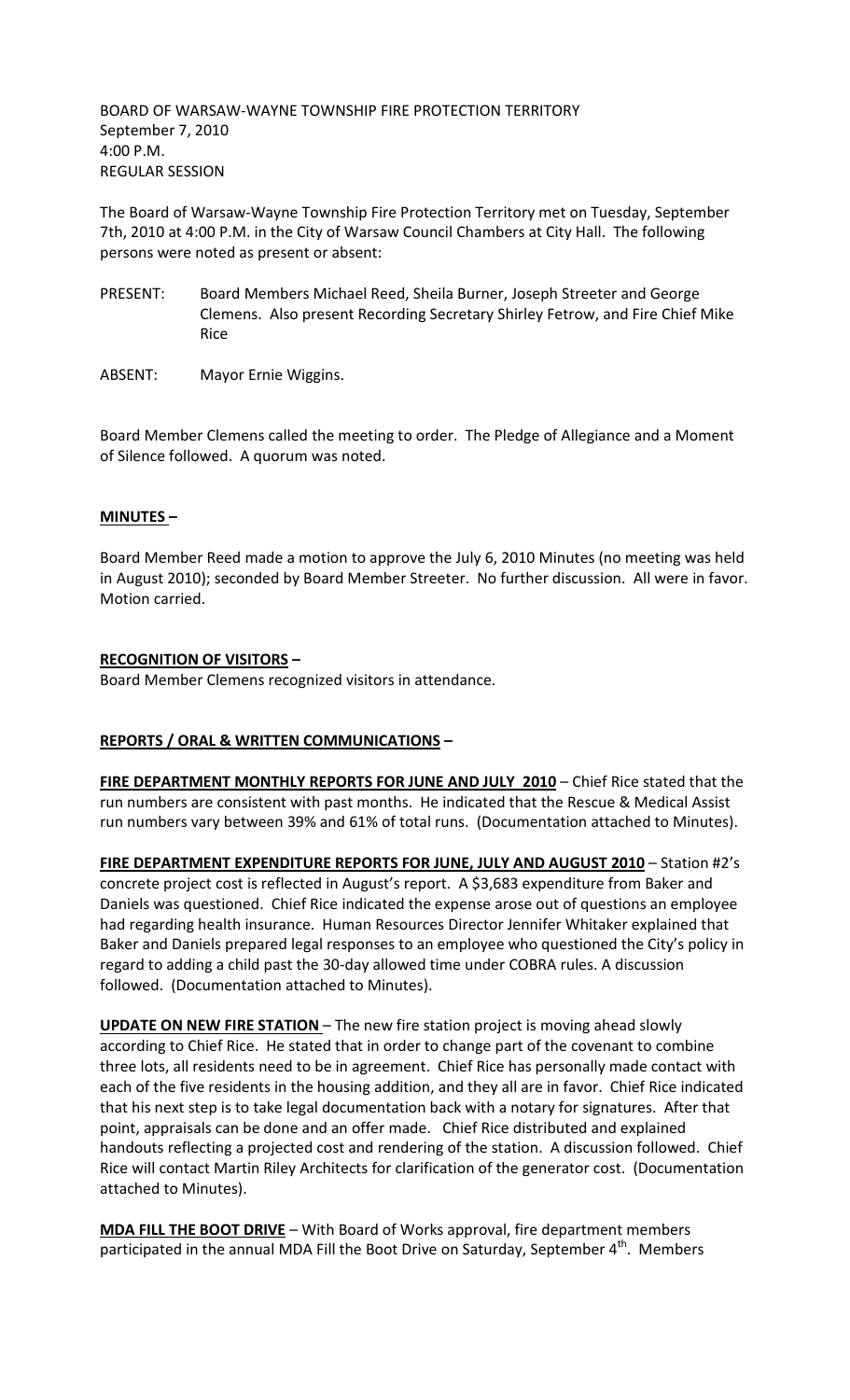collected money at the intersection in front of Station #2 on Center Street. Chief Rice stated that the department collected approximately \$2,200.

**PAMELA DICKSON CONTRACT** – Pamela Dickson has been contracted for face painting for the annual Play It Safe Family Safety Day. Chief Rice brought the information before the Territory Board for their information. (Documentation attached to Minutes).

**LIVE LINE DEMO, INC. CONTRACT** – Live Line Demo, Inc. will provide a safety demonstration at the Play It Safe Family Safety Day. This contract was approved at the August 20<sup>th</sup> Board of Works. Chief Rice brought the information before the Territory Board for their information. (Documentation attached to Minutes).

**OPERATION ROUND UP GRANT, COMMUNITY FOUNDATION GRANT AND K21 GRANT** – Operation Round Up, Community Foundation and K21 grants were received for the Play It Safe Family Safety Day totaling \$8,000. Chief Rice stated they are 100% grants with no matching funds. (Documentation attached to Minutes).

### **UNFINISHED BUSINESS** –

**2011 AMENDED EQUIPMENT REPLACEMENT FUND BUDGET** – At the direction of Mayor Wiggins and City Hall, reductions were made to the 2011 Equipment Replacement Fund budget. Chief Rice indicated that \$81,618 appropriated for land purchase was removed since the land will be purchased in 2010; \$16,700 was removed for the second phase concrete project at Station #2; and \$1,682 was reduced for the purchase of utility vehicles. (Documentation attached to Minutes).

**REQUEST TO PURCHASE VEHICLES** – A cover letter from Chief Rice and recommendation from Fire Marshal Wilson was presented to the Territory Board Members. Chief Rice received Territory Board approval at the July meeting to obtain quotes to replace one vehicle and purchase an additional vehicle. Quotes were received from three dealerships in the City. Board Member Reed made a motion to approve the August  $19<sup>th</sup>$  memo recommending the purchase of two vehicles; seconded by Board Member Streeter. All members were in favor. (Documentation attached to Minutes).

### **NEW BUSINESS –**

**2011 SALARY ORDINANCE** – Human Resources Director Jennifer Whitaker stated that the 2011 Salary Ordinance was presented to the City Council at its Regular Session in August. She is hopeful that the Council will approve the salary ordinance on its second reading tonight, September 7<sup>th</sup>. The salary ordinance represents a 2% wage increase. According to HR Director Whitaker, the Council has not approved the increase, but even if they do not approve the increase, the salary ordinance reflects the maximum allowed bi-weekly wages. HR Director Whitaker also stated that one additional change to the salary ordinance for the Fire Territory is the removal of the language for the accelerant canine. Discussion followed. Territory Board Member Clemens will relay to the City Council that the Fire Territory Board is supporting the salary ordinance but not recommending the 2% increase. (Documentation attached to Minutes).

**JOB DESCRIPTIONS** – HR Director Whitaker stated that the 2011 Salary Ordinance reflects Fire Territory job positions. HR Director Whitaker and Chief Rice have reviewed and updated the job descriptions. HR Director Whitaker asked the Territory Board to formally accept the job descriptions which will then go to the Board of Public Works. Thereafter each individual employee will sign a new job description. HR Director Whitaker pointed out two changes: (1) the Warsaw-Wayne Township Fire Protection Territory name has been added, and (2) certain positions of the Fire Territory are being identified as having an occupational exposure to blood